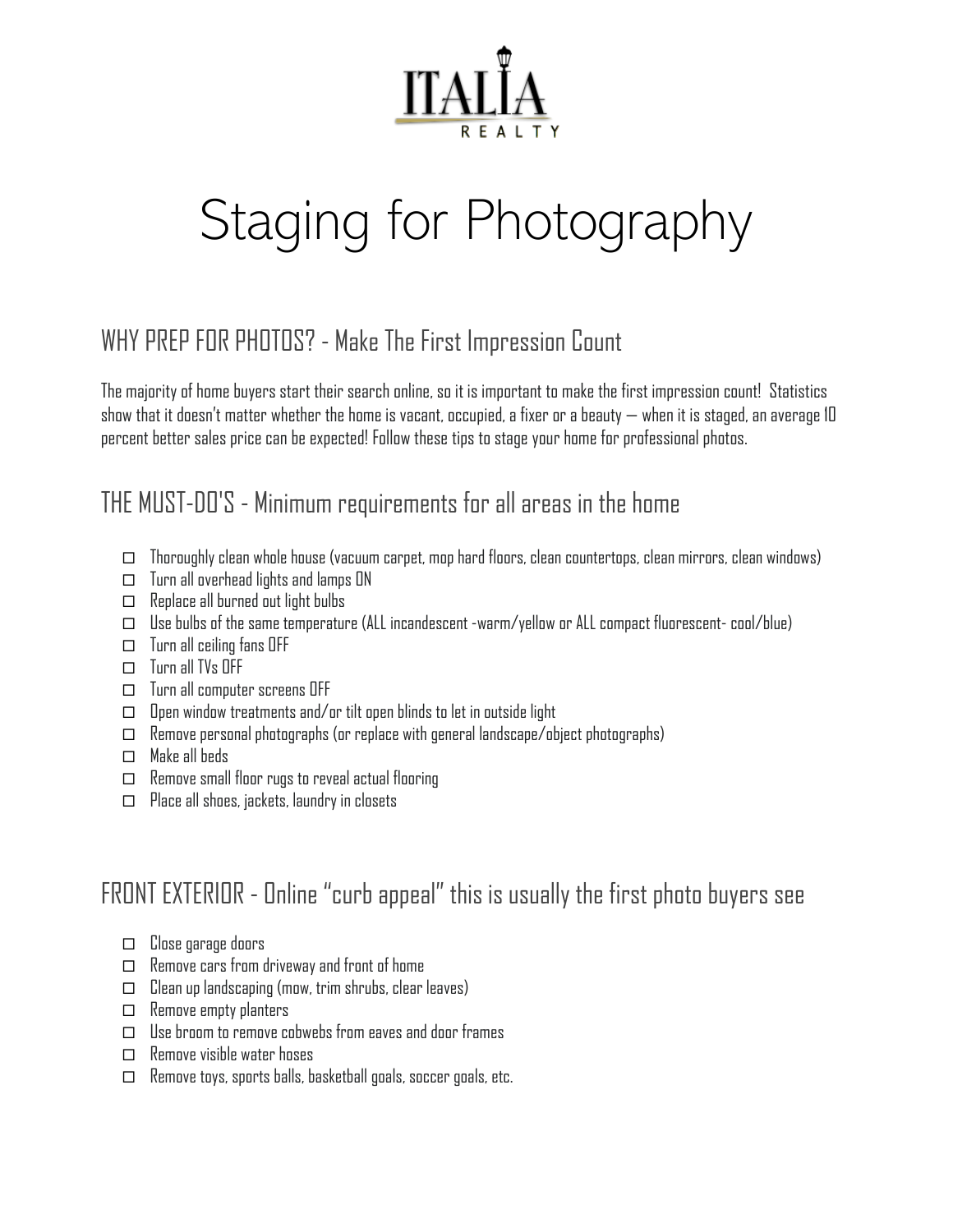# BACK YARD - The back yard should be an oasis to relax

- $\square$  Clean porch, tidy up outdoor tables/chairs/cushions
- $\Box$  Pillows/cushions should be freshened
- $\Box$  Clear out kid's toys, balls, frisbees, etc.
- $\Box$  Clean pool
- $\Box$  Remove pool vacuum/cleaner hose
- $\Box$  Hide pool cleaning supplies
- $\Box$  Turn on pool fountains, or any water features
- $\Box$  Remove visible water hoses
- $\square$  Remove trash cans

#### KITCHEN - Sometimes the focal point, the kitchen deserves attention to detail

- $\Box$  Clear countertops as much as possible. (remove mail, dirty dishes, etc)
- $\square$  Limit the amount of small appliance left on counter (ex. coffee maker)
- $\Box$  Clear outside of refrigerator of magnets, papers, photos, etc.
- $\Box$  Hide garbage cans in pantry or closet
- $\Box$  Remove dishes from sink, place in dishwasher
- $\Box$  Clean the stove
- $\Box$  Add a pop of color/height with a flower arrangement

#### LIVING  $/$  FAMILY ROOM - The space to enjoy conversation and spend quality time w $/$ family

- $\Box$  Remove large stacks of magazines, papers, mail, etc.
- $\Box$  De-clutter fireplace mantel/hearth (no more than 5 items, including art)
- $\square$  Clean interior of fireplace and re-paint if needed
- $\Box$  Fluff and arrange furniture pillows
- $\square$  Remove kid's toys
- $\Box$  Keep items on the coffee table/end tables to a minimum
- $\Box$  Hide remotes in drawers or behind pillows
- $\Box$  make sure TV, computer screens, gaming units, etc are turned off

## BEDROOMS - Tranquil retreats of rest for you and guests

- $\Box$  Make bed, including decorative pillows/shams if available
- $\Box$  Press bed linens and bed skirts
- $\square$  Clear nightstands of all personal items